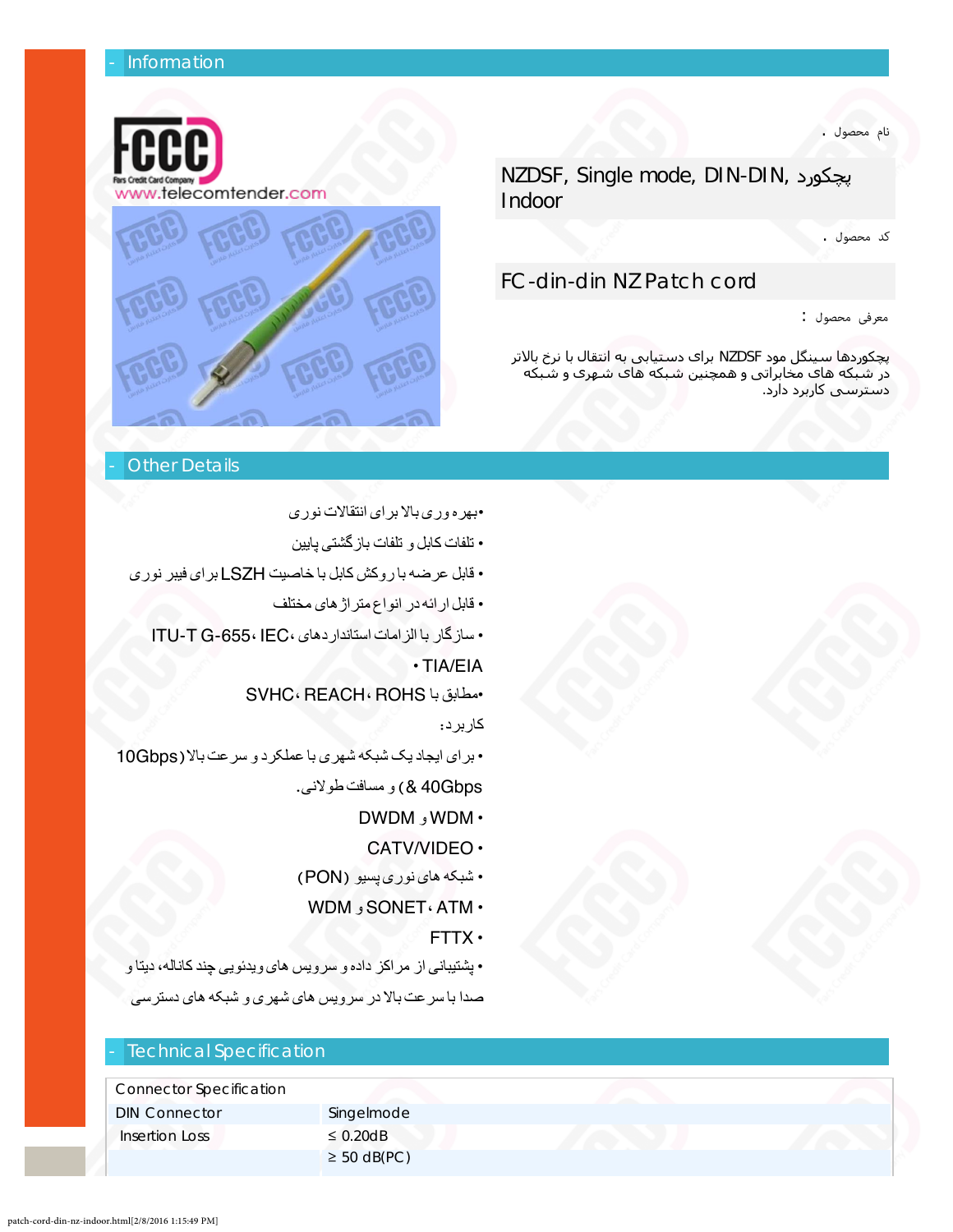| Return Loss                                                          | $\geq$ 55 dB(UPC)<br>$\geq 65dB(APC)$ |                                     |                                         |                               |  |  |
|----------------------------------------------------------------------|---------------------------------------|-------------------------------------|-----------------------------------------|-------------------------------|--|--|
| Durability                                                           |                                       | 0.20 dB typical change, 1000 mating |                                         |                               |  |  |
| Operation Temperature                                                | -40 to +80 $^{\circ}$ C               |                                     |                                         |                               |  |  |
| <b>Fiber Specification</b>                                           |                                       |                                     |                                         |                               |  |  |
| Maximum attenuation                                                  | Maximum value (dB/km)                 |                                     |                                         | Wavelength (nm)               |  |  |
|                                                                      | 1383                                  | $0.4 \geq$                          |                                         |                               |  |  |
|                                                                      | 1410                                  |                                     | $0.32 \ge$                              |                               |  |  |
|                                                                      | 1450                                  |                                     | 0.262                                   |                               |  |  |
|                                                                      | 1550                                  |                                     | 0.192                                   |                               |  |  |
|                                                                      | 1625                                  |                                     | $0.21 \ge$                              |                               |  |  |
| Attenuation vs. wavelength                                           | Range (nm)                            |                                     | $Ref. \lambda (nm)$                     | Max. a difference (dB/km)     |  |  |
|                                                                      | 1525-1575                             | 1550                                | 0.02                                    |                               |  |  |
|                                                                      | 1550-1625                             | 1550                                | 0.03                                    |                               |  |  |
| ri di<br>Macrobend loss                                              | Mandrel diameter (mm)                 | of turns                            | Number Wavelength<br>(nm)               | Induced attenuation (dB)      |  |  |
|                                                                      | 32                                    | $\mathbf{1}$                        | 1550 & 1625                             | $0.50 \geq$                   |  |  |
|                                                                      | 60                                    | 100                                 | 1550 &<br>1625                          | 0.052                         |  |  |
| Mode-field diameter                                                  | Wavelength (nm)                       |                                     | MFD (micro meter)                       |                               |  |  |
|                                                                      | 1550                                  |                                     | $9.6 \pm 0.4$                           |                               |  |  |
| Dispersion                                                           | Wavelength (nm)                       |                                     |                                         | Dispersion value (ps/(nm.km)) |  |  |
|                                                                      | 1530                                  |                                     | $2.0 - 5.5$                             |                               |  |  |
|                                                                      | 1565                                  |                                     | $4.5 - 6.0$                             |                               |  |  |
|                                                                      | 1625                                  |                                     | $5.8 - 11.2$                            |                               |  |  |
| Glass geometry                                                       | Fiber curl                            |                                     |                                         | 4.0 m radius of curvature≤    |  |  |
|                                                                      | Cladding diameter                     |                                     |                                         | 125.0±0.7 micro meter         |  |  |
|                                                                      | Core-clad concentricity               | 0.5 micro meter $\ge$               |                                         |                               |  |  |
|                                                                      | Cladding non-circularity              |                                     | $0.7\%$                                 |                               |  |  |
|                                                                      | Coating diameter                      | 242±5 micro meter                   |                                         |                               |  |  |
| Coating geometry                                                     | Coating-cladding concentricity        |                                     | <12 micro meter                         |                               |  |  |
| Temperature Dependence -<br>$60^{\circ}$ C to +85 $^{\circ}$ C       | $< 0.05$ dB                           |                                     |                                         |                               |  |  |
| <b>Temperature Humidity</b><br>Cycling -10°C to 85°C up to<br>95% RH | $< 0.05$ dB                           |                                     |                                         |                               |  |  |
| Water Immersion, $23 + 2^{\circ}C$                                   | $< 0.05$ dB                           |                                     |                                         |                               |  |  |
| Heat Aging, $85 + 2^{\circ}$ C                                       | $< 0.05$ dB                           |                                     |                                         |                               |  |  |
| Cable Specification                                                  |                                       |                                     |                                         |                               |  |  |
| Attenuation, Loose Tube                                              | 1310 nm                               |                                     | 0.45 dB/km                              |                               |  |  |
| Cable                                                                | 1550 nm                               |                                     | 0.25 dB/km                              |                               |  |  |
| Attenuation, Tight Buffer<br>Cable                                   | 1625 nm<br>1310 nm                    |                                     | 0.34 dB/km<br>N/A                       |                               |  |  |
|                                                                      | 1550 nm                               |                                     | N/A                                     |                               |  |  |
|                                                                      | 1625 nm                               |                                     | N/A                                     |                               |  |  |
| Mode Field Diameter                                                  | 1310 nm<br>1550 nm<br>1625 nm         |                                     | $8.4 + 0.6 \mu m$<br>$8.9 + 0.6 \mu m$  |                               |  |  |
| Group Refractive Index                                               | 1310 nm                               |                                     | 1.471                                   |                               |  |  |
|                                                                      | 1550 nm                               |                                     | 1.470                                   |                               |  |  |
|                                                                      | 1625 nm                               |                                     | 1.470                                   |                               |  |  |
|                                                                      | 1310 nm                               |                                     | -8 ps/(nm-km) (typical)                 |                               |  |  |
| Dispersion                                                           | 1550 nm                               |                                     | 2.6 to 6 ps/(nm-km) from 1530 - 1565 nm |                               |  |  |
|                                                                      |                                       |                                     | 4.0 to 8.9 ps/(nm-km) from 1565 - 1925  |                               |  |  |